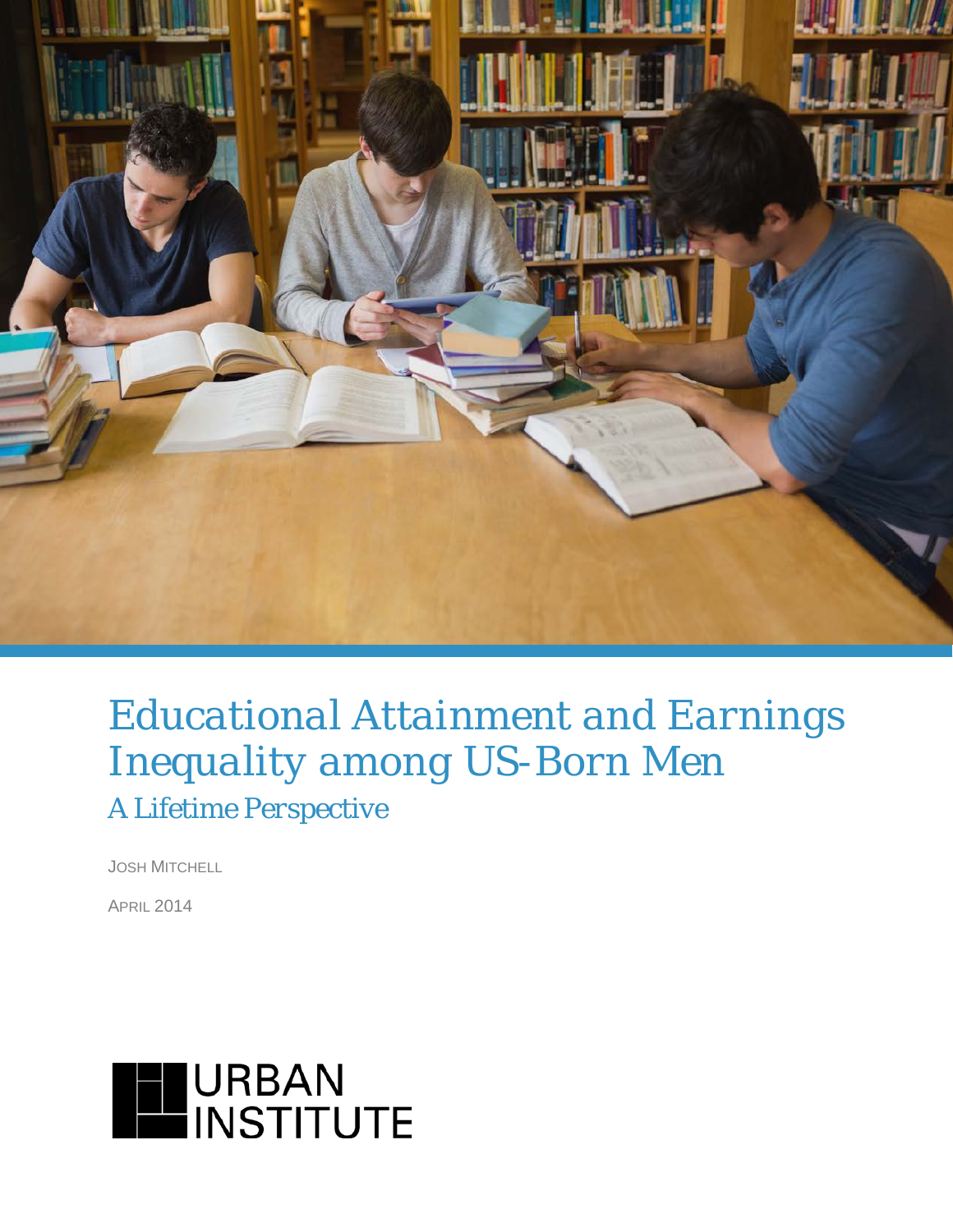Disclaimer: Any opinions and conclusions expressed herein are those of the author and do not necessarily represent the views of the US Census Bureau. All results have been reviewed to ensure that no confidential information is disclosed.

Copyright © April 2014. The Urban Institute. The views expressed are those of the author and should not be attributed to the Urban Institute, its trustees, or its funders.

Permission is granted for reproduction of this file, with attribution to the Urban Institute.

The author thanks Gregory Acs and Jeffrey Liebman for helpful comments on this report.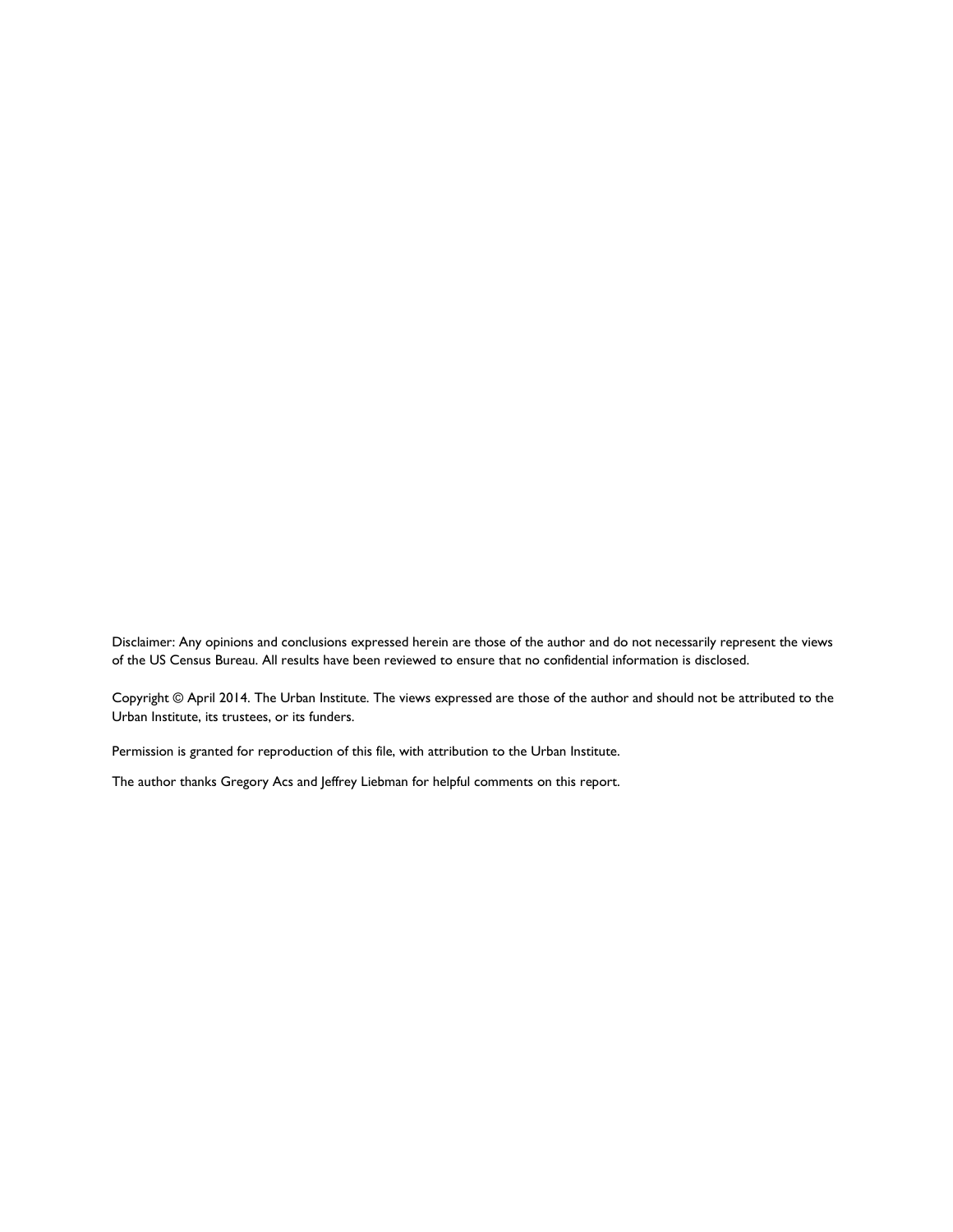## **Introduction**

Since the onset of the Great Recession over six years ago, restoring full employment has been the most urgent labor market priority. As the economy slowly recovers, long-term labor market challenges will receive renewed attention. Among the most significant is the growing earnings divide between different types of workers and the potential role of education in providing greater economic security.

This report takes advantage of a novel dataset, which tracks individuals over time, to better understand the historical relationship between education and earnings. Using survey data linked to longitudinal administrative earnings records, we follow a large, representative sample of men born in the United States between 1940 and 1974 over the course of their careers.<sup>1</sup> We examine how earnings inequality for these men has evolved over time with a particular emphasis on earnings differences by level of educational attainment, age, and year of birth. We also compare inequality as measured on an annual and lifetime basis. Lifetime earnings measures may be a better indicator of wellbeing in the long-run. They are also relevant for policy discussions surrounding the value of promoting higher education. Our analysis yields several important findings:

- **When you are born matters.** While it is generally well understood that male earnings inequality overall rose substantially beginning in the late 1970s, different cohorts of men experienced these changes in very different ways. For example, for those born between 1950 and 1954, the gap in earnings between the typical high school and college graduate was \$29,000 at age 47.2 For those born just five years later, the gap at age 47 had grown to \$42,000—an increase of over 40 percent.
- **The trajectory of earnings inequality has shifted.** Among men born in the early 1940s, the college–high school earnings gap peaked at age 50 around \$31,000. In contrast, the earnings gap for those born between 1970 and 1974 is already as high at age 32.
- **The increase in earnings inequality reflects both absolute gains for highly-educated workers and absolute losses for lower-educated workers.** The growth in the college–high school earnings gap across cohorts reflects a symmetric increase in the level of earnings for college graduates and a decrease in earnings for high school graduates. Comparing the 1940–44 and 1965–69 birth cohorts in their mid 40s, college graduates' median earnings rose from \$69,000 to \$78,000. Across the same cohorts, high school graduates' median earnings fell from \$43,000 to \$33,000.
- **The biggest winners are those with advanced degrees.** Comparing the same cohorts as above, median earnings for those in their mid 40s with more than a college degree rose from \$75,000 to \$103,000—more than three times the increase than for those with just a four-year degree. Analyses that group college degree and advanced degree holders together will overstate the payoff to a fouryear degree alone.
- **Across cohorts, there is virtually no change in earnings for those with some college but less than a four-year degree.** While earnings do rise with age for those with some college, the median earnings for workers in their mid 40s barely changed across cohorts—falling from \$48,000 to \$47,000.
- **Across cohorts, lifetime earnings inequality has increased more than annual earnings inequality.** Annual earnings inequality accumulates over workers' careers. For example, the annual college–high school earnings premium more than doubled for workers in their mid 40s. But the cumulative earnings gap (earnings accumulated from age 18 through mid 40s) more than quadrupled.
- **Earnings inequality experiences also changed greatly** *within* **education groups.** Earnings inequality among workers with a given level of educational attainment increased substantially, although less so than the rise in inequality between education groups. The timing of the rise in withingroup inequality differs from the timing of the rise in between-group inequality. Particularly large increases in within-group inequality have occurred among high school graduates. This within-group increase occurs purely across cohorts; there is no increase in within-group inequality for a given cohort as a result of aging.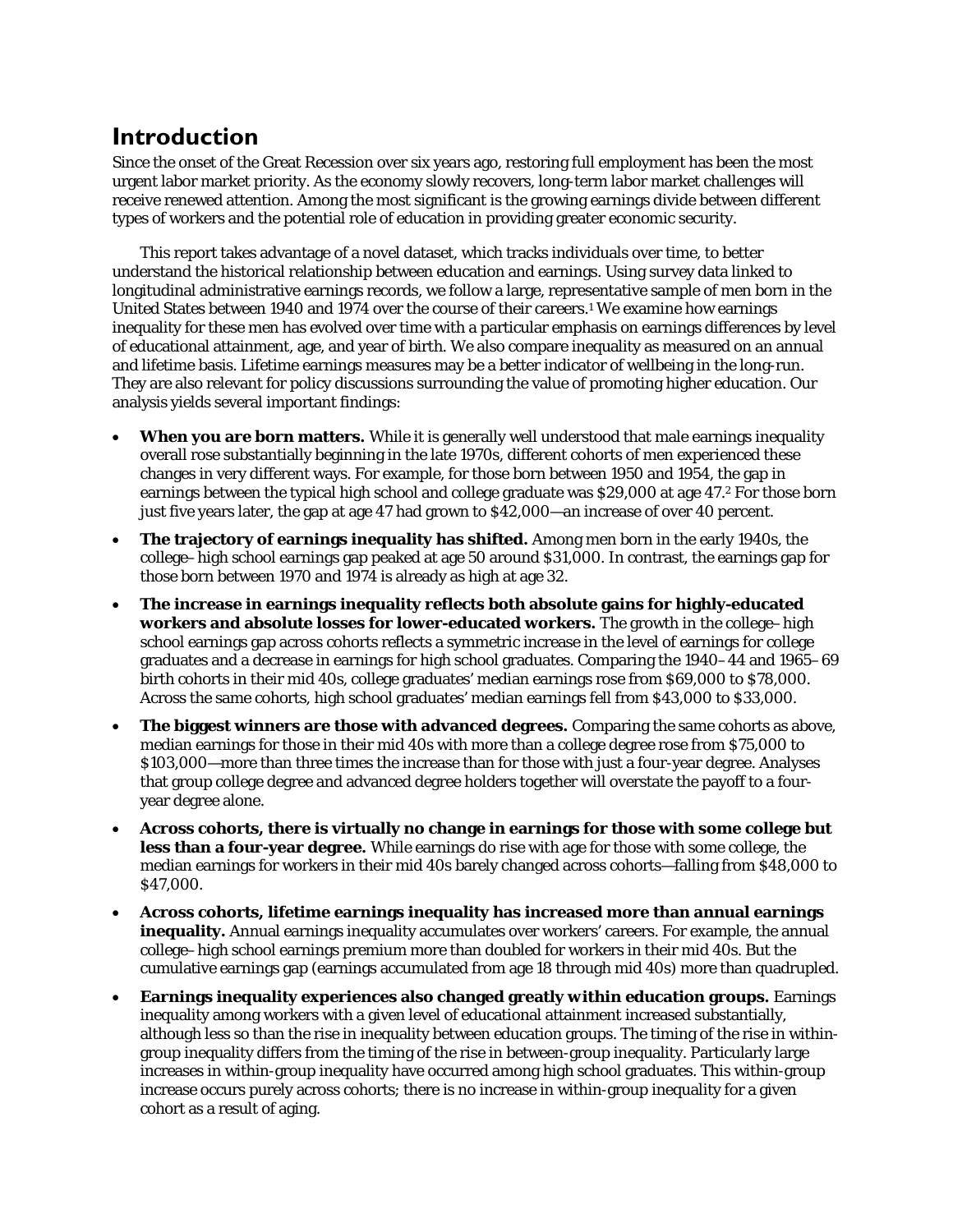• **Given the growth in both within-group and between-group inequality, it remains unclear how advantageous it would be for more men to attend college.** Among the most recent birth cohorts examined, high-earning men with only high school diplomas still make more than a substantial fraction of those with some college and those with a four-year college degree. Comparisons of average outcomes for high school and college graduates may overstate the returns that marginal college students can expect.

There are a few limitations of our study. We do not examine changes in the very top of the earnings distribution, which have also been substantial and ongoing.3 We also do not advocate one set of explanations for why earnings inequality has increased.4 Lastly, although we extensively document the relationship between education and earnings, we do not claim to measure the *causal* effect of education on earnings.<sup>5</sup>

This report proceeds as follows. In the Data section, we summarize the data used in this report. In the following section, we describe patterns of annual earnings inequality across education groups. We then report analogous results for cumulative earnings inequality, followed by analysis of within-group inequality. We then discuss calculations of the lifetime value of a college degree before concluding.

# **Data**

The data from this report come from the US Census Bureau's Survey of Income and Program Participation (SIPP) merged with Social Security administrative earnings records. The SIPP is a series of nationally representative surveys that contain core demographic and labor market data as well as information on supplemental topics. Social Security earnings records provide comprehensive earnings histories from the 1950s through 2007. There are many advantages to combining survey and administrative data. First, we are able to follow SIPP respondents over the course of their careers without sample attrition, which eliminates the possibility of compositional changes within cohorts that would influence the results. Second, reporting errors in earnings that are common in survey data are largely absent from administrative records. Third, survey data provide information such as educational attainment that is generally not collected in administrative earnings records.

We focus on samples of men born in the United States between 1940 and 1974 and track earnings from the year they turn age 18 onward. We include years with zero earnings, which allows us to capture actual labor force patterns and highlights the tradeoff involved in the decision to forgo work to attend school full-time. We divide the sample of men into seven groups of five-year birth cohorts: 1940–44, 1945–49, 1950–54, 1955–59, 1960–64, 1965–69, and 1970–74. We define educational attainment for each individual as the highest degree ever earned with five possible categories (high school dropout, high school degree or GED, some college, four-year college degree, and advanced degree). All earnings numbers are adjusted for inflation using the personal consumption expenditures deflator and are expressed in 2010 dollars. More details on the construction of the sample can be found in the appendix.

Table 1 provides summary statistics for each of the seven birth cohorts. For those born between 1940 and 1944, the share with exactly a four-year college degree is 14 percent. For those born between 1970 and 1974, the share rises to 22 percent. However, across the same two birth cohort groups, the share with advanced degrees has actually fallen from 13 percent to 9 percent.6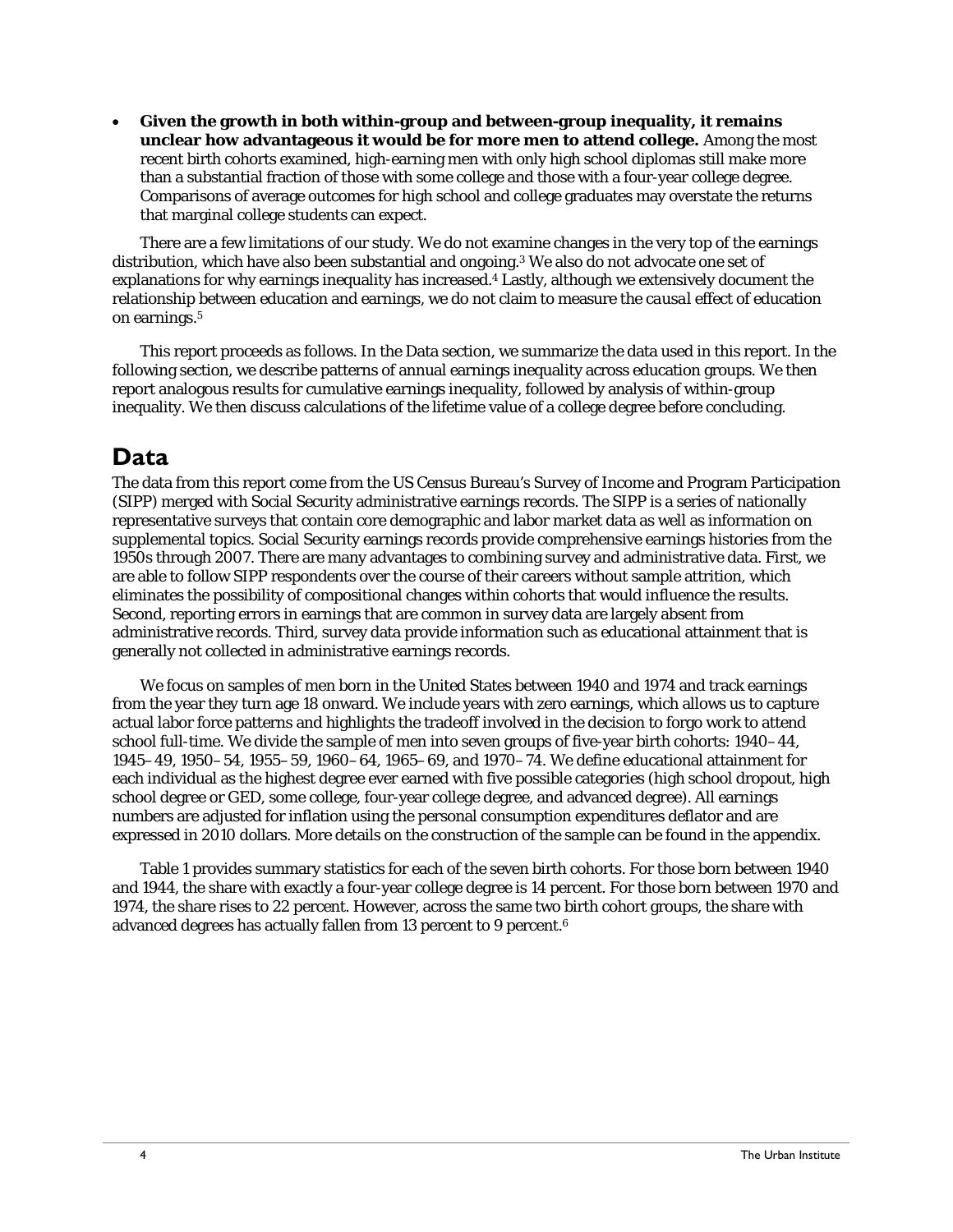| Birth cohort | High school<br>$\textsf{dropout}(\%)$ | High school<br>degree (%) | Some<br>college (%) | College<br>degree(%) | Advanced<br>degree (%) | N     |
|--------------|---------------------------------------|---------------------------|---------------------|----------------------|------------------------|-------|
| 1940-44      | 16                                    | 34                        | 23                  | 4                    | 13                     | 3,800 |
| 1945-49      | 13                                    | 27                        | 27                  | 9                    | 4                      | 5,000 |
| 1950-54      | 9                                     | 31                        | 30                  | 20                   | 10                     | 5,700 |
| 1955-59      | $\overline{10}$                       | 37                        | 28                  | 17                   | 8                      | 6,100 |
| 1960-64      | $\overline{10}$                       | 34                        | 32                  | 18                   | 6                      | 4,000 |
| 1965-69      |                                       | 25                        | 34                  | 24                   | 10                     | 3,600 |
| 1970-74      |                                       | 23                        | 4 <sub>l</sub>      | 22                   | 9                      | 2,000 |

#### **Table 1. Distribution of Educational Attainment for US-Born Men**

*Notes*: Data from matched SIPP-SSA panels 1990–93, 1996, 2001, and 2004. Sample sizes are approximate. See appendix for more details.

# **Changing Earnings Advantage of a College Degree over the Lifecycle**

Figure 1 displays the lifecycle pattern of the college earnings premium—the annual earnings advantage for the typical individual who receives a four-year college degree compared with the typical high school graduate.7 Each line tracks the evolution of the college earning premium as workers age for a different five-year birth cohort group. While it is always the case that college graduates earn a premium beginning in their mid 20s, the magnitude of that premium has fluctuated both across ages and birth cohorts.



#### **Figure 1. Male College–High School Median Earnings Premium over the Lifecycle**

*Note*: Data from matched SIPP-SSA panels 1990–93, 1996, 2001, and 2004. See appendix for more details.

For those born between 1940 and 1944, the college earning premium rises steadily until it plateaus around \$31,000 at age 50. From there, the premium shrinks as workers move closer to retirement age.

The same broad pattern is true for the first of the baby-boom cohorts, born between 1945 and 1949 except the college earnings premium is noticeably smaller during most of the period covering prime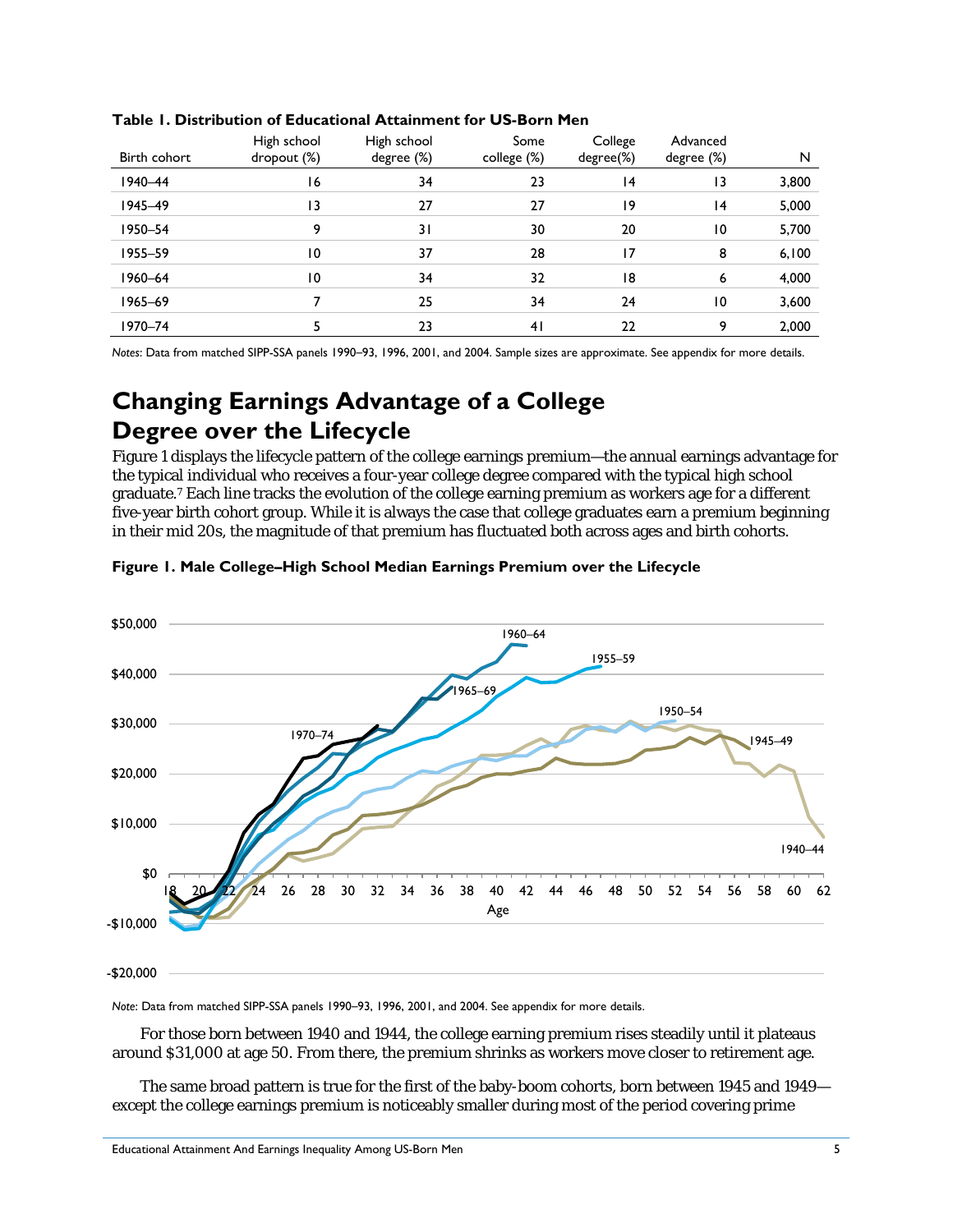working years, with a peak of only \$27,000. The college earnings premium for those born between 1950 and 1954 begins to increase at early ages relative to the premium for the two older cohorts, but the premium is not larger at older ages. For example, at age 35, the earnings premium for the oldest cohort was \$15,000, but it reached nearly \$21,000 for the early 1950s cohort. In contrast, at age 45, the premium was \$29,000 for the oldest cohort and \$27,000 for the 1950–54 cohort. At early ages there is some evidence of a rising premium among those born in the early 1950s. At mature ages, the premium is essentially unchanged compared with the oldest birth cohort.

Pronounced growth in inequality begins with the 1955–59 birth cohort group. Not only is the college premium higher at each age compared with older cohorts, but the slope of the premium as workers age is also much steeper. By age 47 (the oldest age available for this cohort), the premium stands at \$47,000, over 40 percent larger than for those at the same age born just five years earlier.

The 1960–64 birth cohorts continue the trend of rising inequality. The slope of the earnings premium-age relationship becomes even steeper than it is for the previous cohort group. By age 42 (the oldest age available for this cohort), the earnings premium stands at \$46,000 or 16 percent higher than for the 1955–59 group.

For the two most recent cohort groups, 1965–69 and 1970–74, there is no clear evidence of any further rise in the college earnings premium. Nevertheless, it is remarkable that the premium is already nearly as large at age 32 for the youngest cohort (\$30,000) as the oldest cohort's peak.<sup>8</sup>

Many studies use a cross-section of annual earnings data to infer the lifetime earnings advantage of college graduates. Figure 1 suggests that calculating the premium in a cross-section potentially understates the lifetime advantage for typical college workers because it mixes age effects with cohort effects. For recent cohorts, the earnings premium is on a much steeper trajectory— it is higher at every age.9

### **Annual Earnings across Education Groups**

The dramatic transformation in the structure of earnings is not limited to high school and college graduates; it can be seen across the entire education spectrum. Figure 2 shows the median level of earnings for each of the five education groups across birth cohorts when workers are in their mid 30s. Consistent with figure 1, the most dramatic changes in between-group earnings inequality begin for cohorts born in the latter half of the 1950s. However, the patterns for each education group are instructive. High school dropouts see steady declines in the absolute level of earnings from the oldest cohort onward, with a modest rebound for the youngest two cohorts. Overall, earnings fall from \$27,000 for the oldest cohort to \$20,000 for the youngest cohort. High school graduates also see absolute declines beginning with the early 1950s cohort, followed again by a slight rebound for the two youngest cohorts. The overall decline is from \$40,000 to \$31,000. For those with some college, the story is one of stagnation—there is little movement in earnings, with both the oldest and youngest cohort earning about \$41,000. College graduates do experience significant absolute gains, rising from \$49,000 for the oldest cohort to \$61,000 for the youngest cohort. The most impressive gains accrued to those with an advanced degree, which rose from \$52,000 to \$77,000, with the largest increase occurring for the 1955–59 cohort.

To examine the sensitivity of the above patterns to the age at which they are measured, we examine median earnings across education and birth cohort groups, but this time when workers are in their mid 40s, ten years further into their careers (figure 3). We again see that the absolute level of earnings for both high school dropouts and high school graduates has declined and the earnings for those with some college have stagnated. There is a temporary contraction of college graduate earnings at older ages, as was demonstrated in figure 1, but an overall increase from the 1940–44 to the 1960–64 birth cohort group. The largest gains are again for those with an advanced degree, rising from \$75,000 to \$103,000. The increases in earnings inequality across cohorts are evident regardless of the age at which they are measured.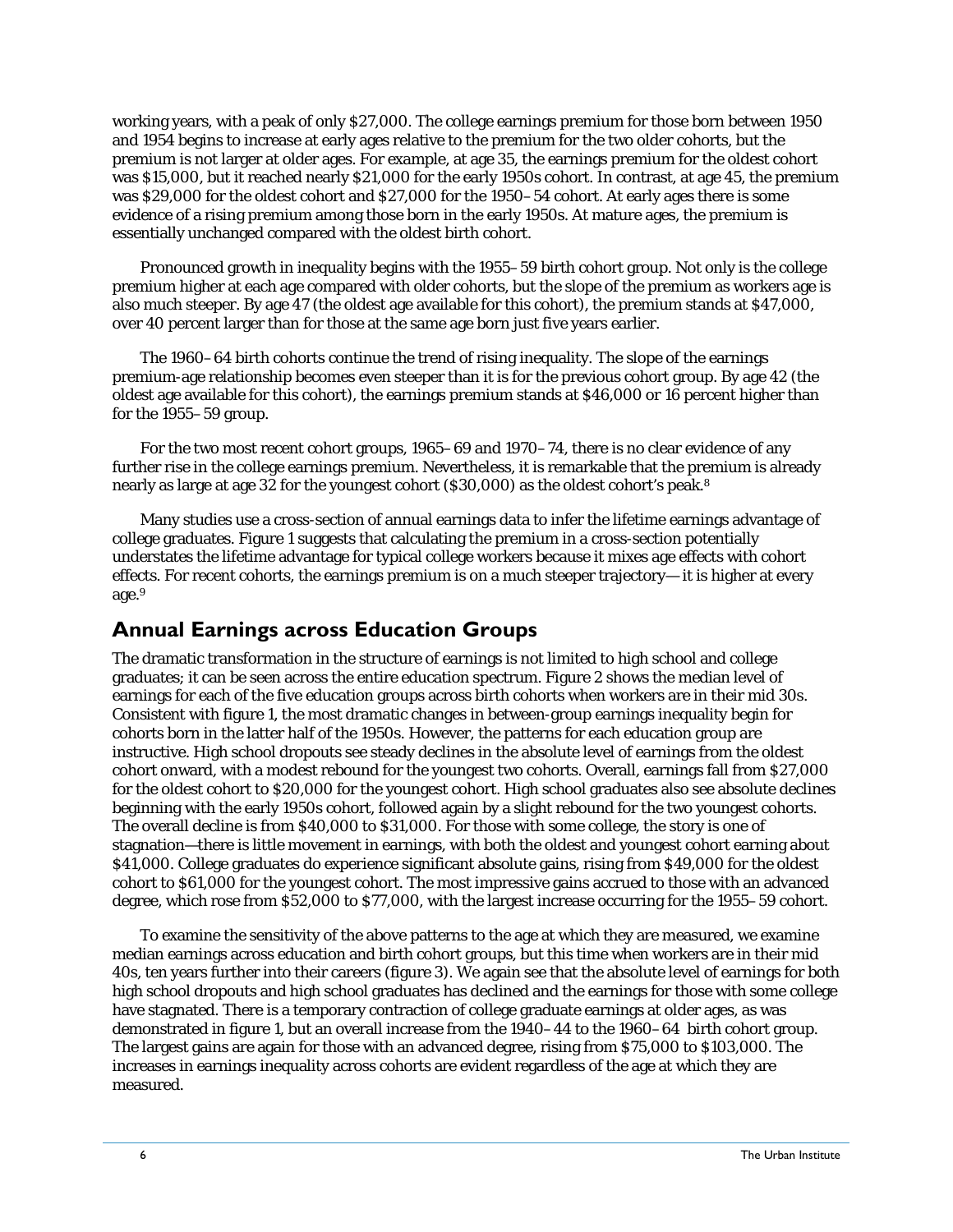

**Figure 2. Male Median Earnings by Birth Cohort and Educational Attainment, Age 33–37**

*Note*: Data from matched SIPP-SSA panels 1990–93, 1996, 2001, and 2004. See appendix for more details.

**Figure 3. Male Median Earnings by Birth Cohort and Educational Attainment, Age 43–47**

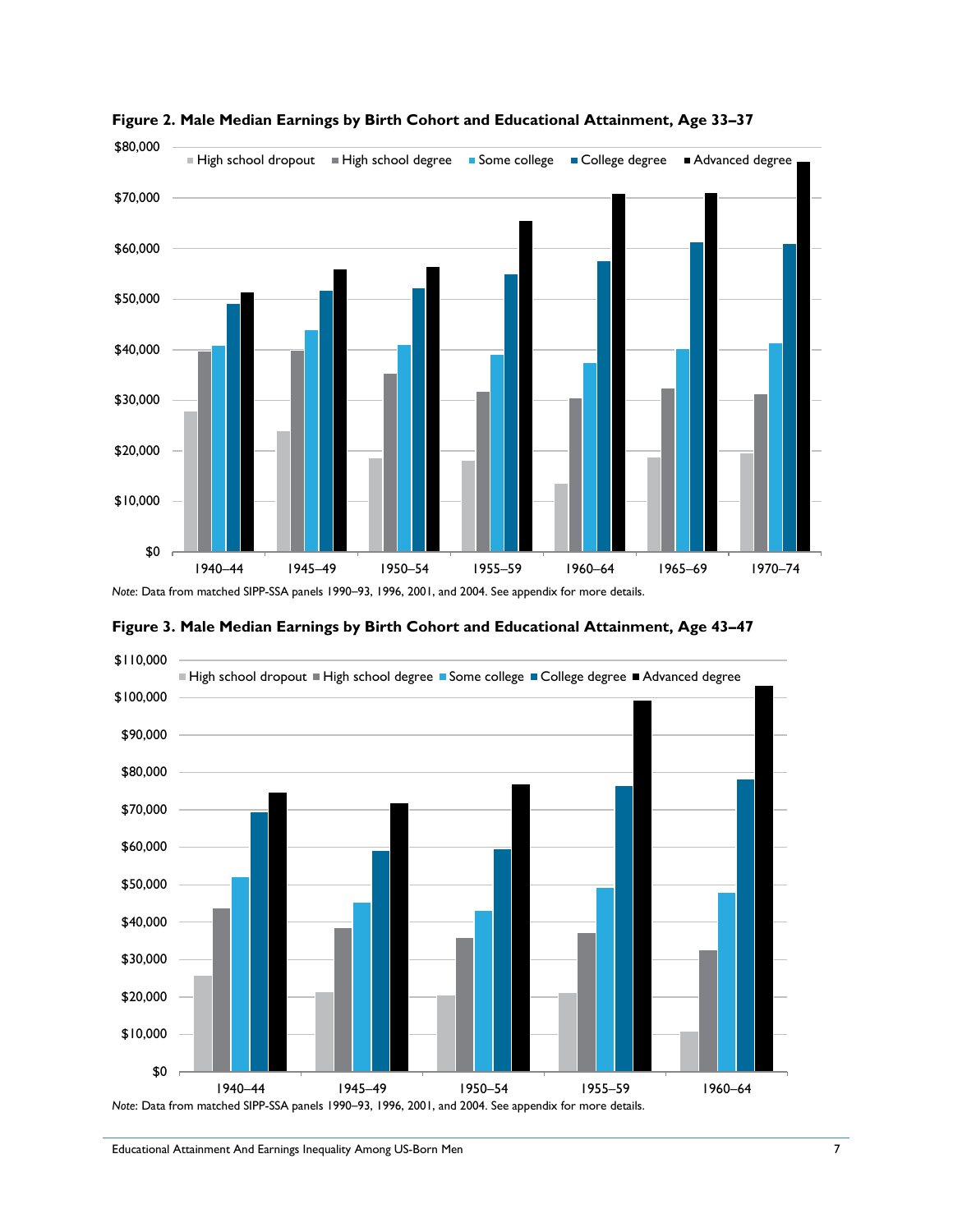# **Cumulative Earnings across Education Groups**

The results so far have described earnings inequality trends on an annual basis. Given that individuals do not stay in the same earnings position year after year, it is arguably more relevant to look at cumulative earnings as a better proxy for well-being (Kopczuk, Saez, and Song 2010). We take advantage of our panel data and compute for each individual a measure of *cumulative earnings* up through a given age. Cumulative earnings are defined as the present-discounted value of annual earnings starting from age 18 up through a given age, using a 3 percent real discount rate.10 We then calculate various statistics, such as the median level of cumulative earnings for each birth cohort and education group.

Figure 4 shows median cumulative earnings for workers up through their mid 30s. For the earliest cohorts, cumulative earnings do not rise with increasing educational attainment. This is not surprising given that high school graduates typically have the ability to work full-time for an additional four years compared with college graduates. Earnings from these early years make up a significant portion of cumulative earnings for workers up through their mid 30s. Despite the additional years of potential work experience, the cumulative earnings advantage of high school graduates has disappeared for cohorts born in the 1950s, and a positive relationship between the level of education and cumulative earnings emerges for the 1955–59 birth cohort group. Across all birth cohorts, median cumulative earnings for high school dropouts falls from \$285,000 to \$175,000, in spite of a small rebound for the youngest cohorts. For high school graduates, cumulative earnings fall from \$380,000 to \$288,000. For those with some college, there is also a small drop in cumulative earnings from \$377,000 to \$357,000 although this may reflect the timing and duration of school attendance. College graduates do experience an increase in cumulative earnings from \$375,000 to \$419,000. Those with advanced degrees experience the largest gains in cumulative earnings, rising from \$342,000 to \$475,000.



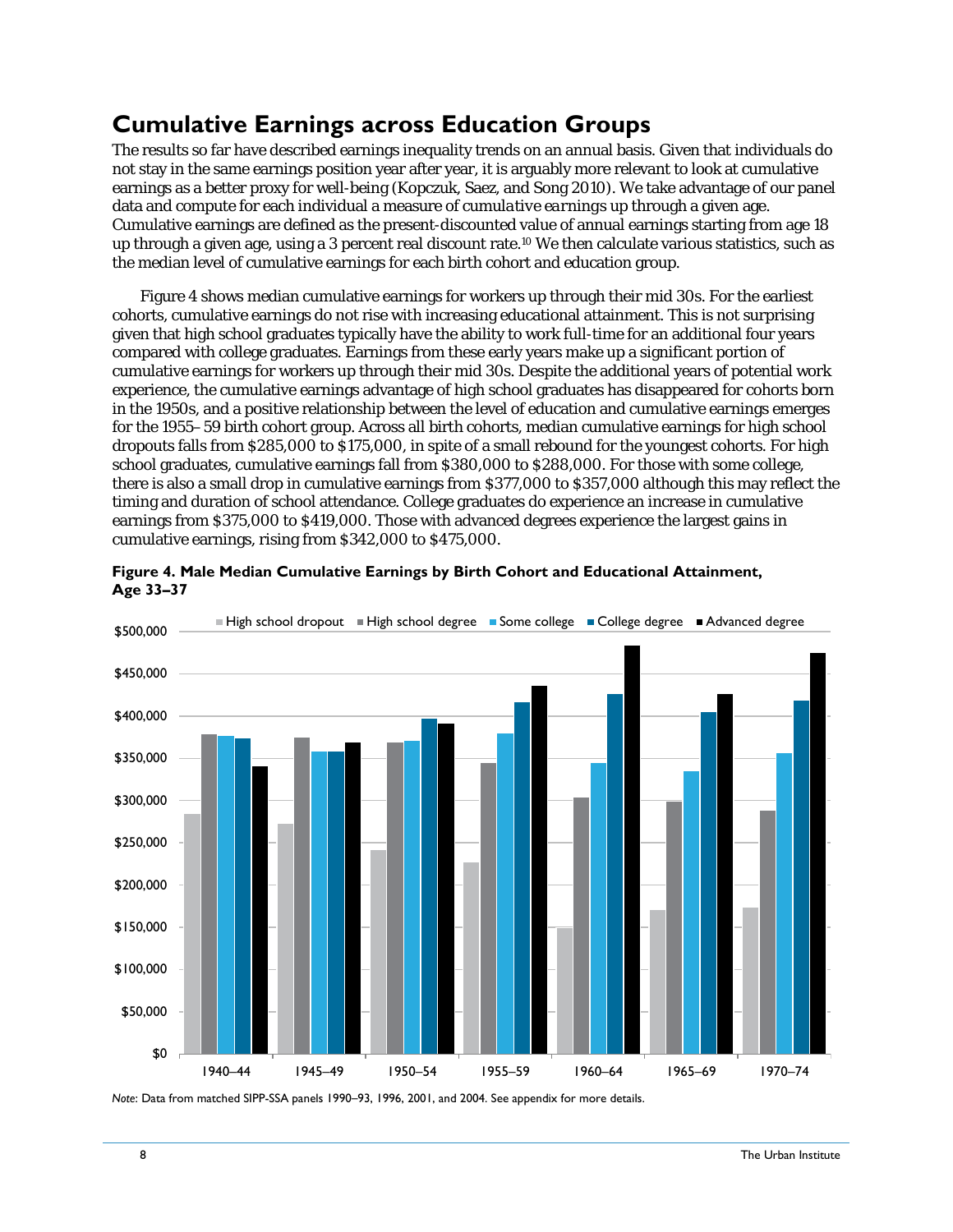The above patterns in cumulative earnings persist as workers advance into their careers. Figure 5 displays cumulative earnings for workers up through their mid 40s. Here, the positive relationship between cumulative earnings and education is present across all birth cohorts because high school graduates' early career advantage in labor market experience is overwhelmed by many years of an earnings premium for those with at least some college. Otherwise, trends in cumulative earnings look similar to those displayed in figure 4. High school dropouts see their cumulative earnings from the oldest to the youngest birth cohort fall from \$368,000 to \$215,000. For high school graduates, median cumulative earnings fall from \$435,000 to \$243,000. For those with some college, there is little change in cumulative earnings. College graduates experience an increase in cumulative earnings from \$687,000 to \$802,000. The largest gains again accrue to those with an advanced degree, with cumulative earnings rising from \$713,000 to \$988,000.





*Note*: Data from matched SIPP-SSA panels 1990–93, 1996, 2001, and 2004. See appendix for more details.

#### **Comparison of Annual and Cumulative College Earnings Premiums**

Figure 6 compares the percent median annual and cumulative college earnings premium for each cohort when workers are in their mid 40s. For example, for those born between 1940 and 1944, the median annual earnings for college graduates were 59 percent higher than they were for high school graduates. The median cumulative earnings for college graduates were 15 percent higher than they were for a high school graduate. Given that the annual premium is measured midway through workers' careers, it is no surprise that the percent annual premium is larger than the cumulative premium, which incorporates earnings from younger ages. Turning to the 1960–64 birth cohort group, the annual college earnings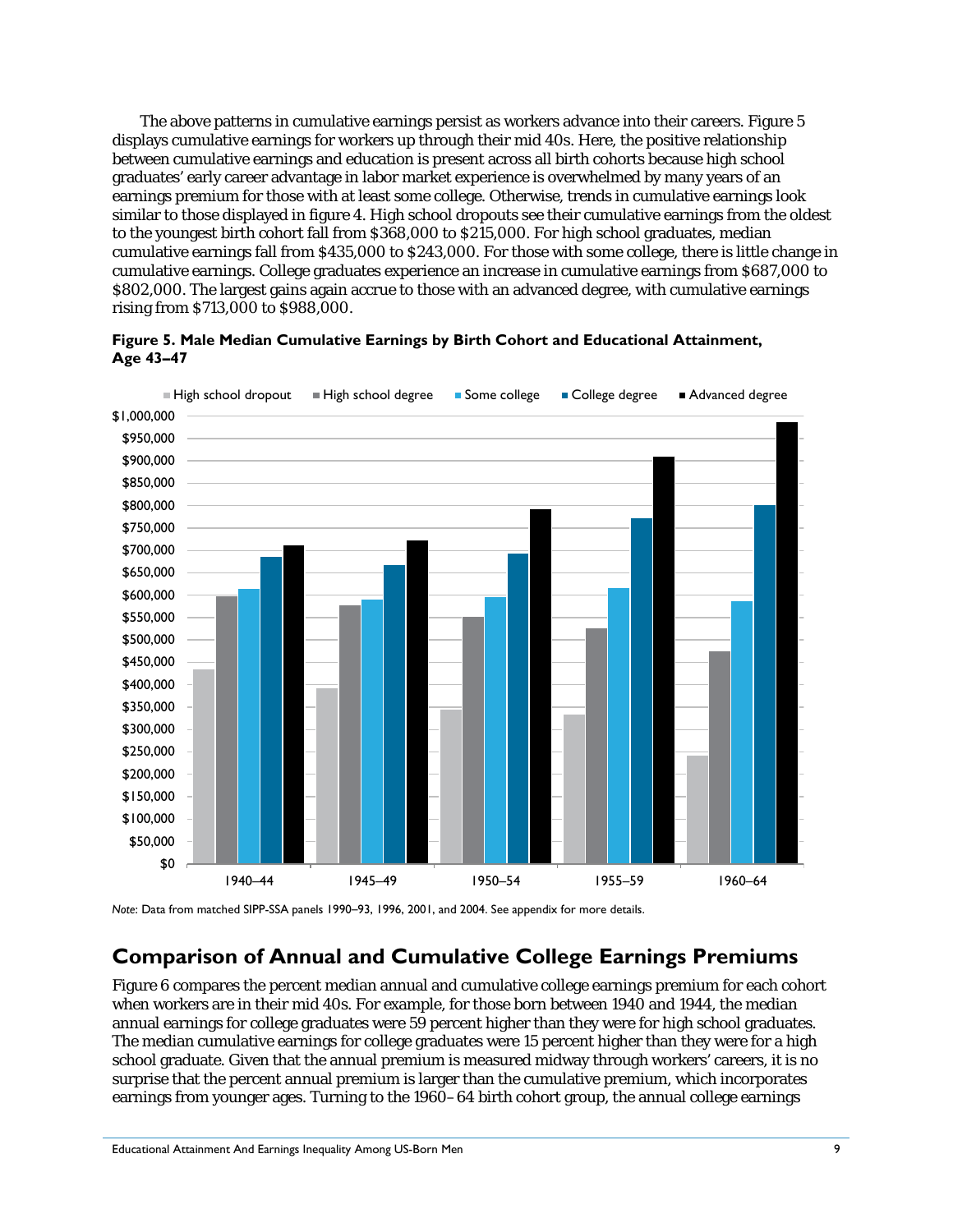premium has more than doubled to 140 percent, while the cumulative premium has more than quadrupled to 69 percent.

The full set of annual and cumulative earnings comparisons are shown in table 2. Both the annual and cumulative earnings premiums rise with age for each birth cohort. Moving down along columns we see strong birth cohort effects for each age, particularly for the 1955–59 and 1960–64 groups. Overall, the results in figure 6 demonstrate that the rise in inequality is not simply a transitory phenomenon—it is reflected in both annual and cumulative earnings measures.

**Figure 6. Male Annual and Cumulative College Earnings Premium by Birth Cohort, Age 43–47 (percent)**



*Note*: Data from matched SIPP-SSA panels 1990–93, 1996, 2001, and 2004. See appendix for more details.

|            |           |                |           | Age       |           |           |
|------------|-----------|----------------|-----------|-----------|-----------|-----------|
| Cohort     | $33 - 37$ | $38 - 42$      | $43 - 47$ | $48 - 52$ | $53 - 57$ | $58 - 62$ |
| Annual     |           |                |           |           |           |           |
| 1940-44    | 23        | 42             | 59        | 73        | 86        | 90        |
| 1945-49    | 30        | 43             | 54        | 56        | 72        | 124       |
| 1950-54    | 48        | 63             | 66        | 83        | 99        |           |
| 1955-59    | 73        | 86             | 106       | 125       |           |           |
| 1960-64    | 88        | 118            | 140       |           |           |           |
| 1965-69    | 89        | 115            |           |           |           |           |
| 1970-74    | 95        |                |           |           |           |           |
| Cumulative |           |                |           |           |           |           |
| 1940-44    | -1        | $\overline{7}$ | 15        | 21        | 25        | 28        |
| 1945-49    | $-2$      | 9              | 16        | 19        | 24        | 28        |
| 1950-54    | 8         | 9              | 26        | 32        | 38        |           |
| 1955-59    | 20        | 36             | 47        | 54        |           |           |
| 1960-64    | 40        | 56             | 69        |           |           |           |
| 1965-69    | 35        | 57             |           |           |           |           |
| 1970-74    | 45        |                |           |           |           |           |

#### **Table 2. College Percentage Earnings Premium over High School by Age and Birth Cohort**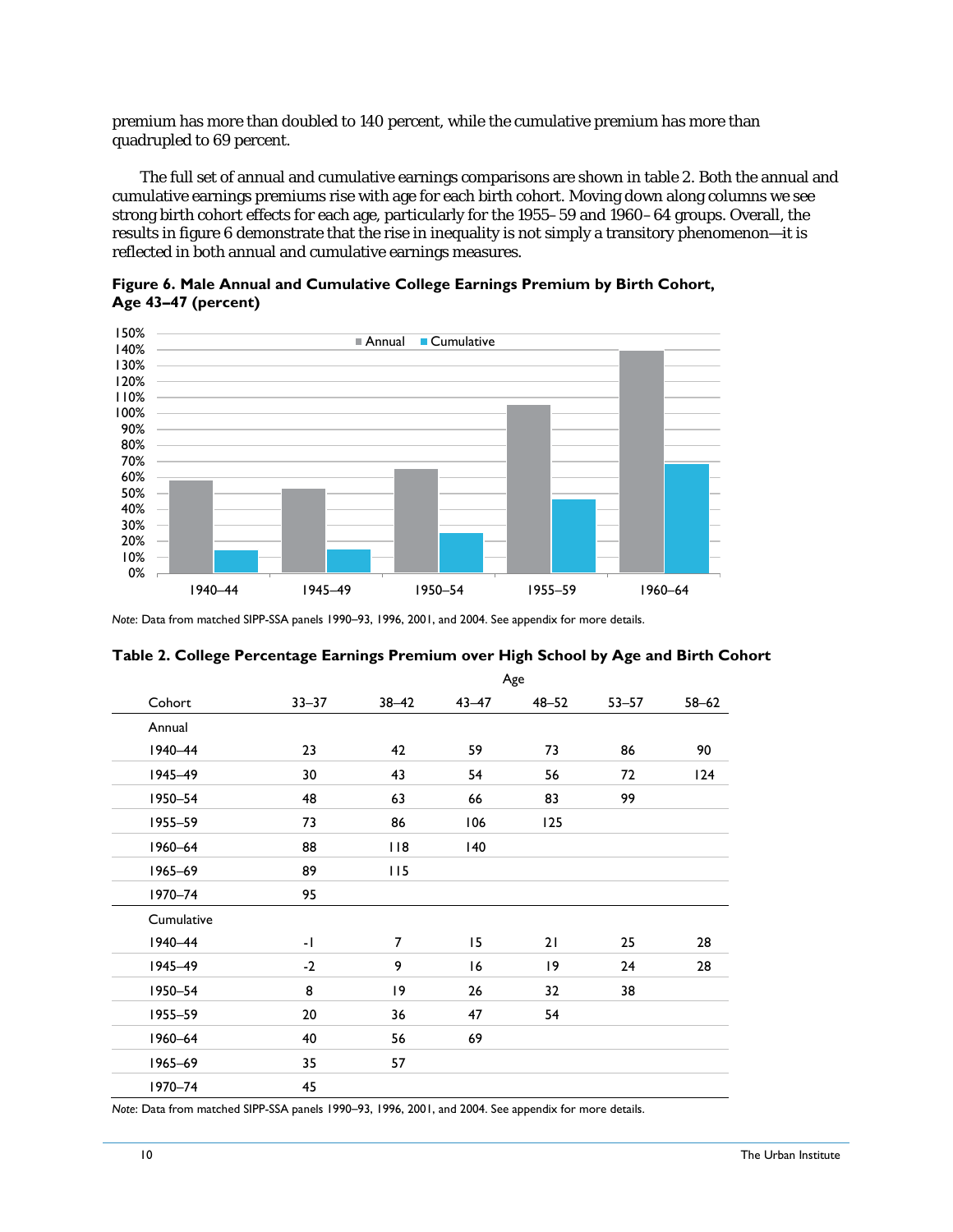# **Within Group Inequality**

The analysis has so far examined changes in inequality between groups—that is, the difference in earnings of typical workers across varying levels of educational attainment. We now discuss changes in withingroup inequality—that is, the difference in earnings among workers with the same level of educational attainment.

Figure 7 shows within-group cumulative earnings inequality across birth cohorts for men in their mid 40s. The figure features those who have completed high school, some college, or all of a four-year college degree because these groups are the most relevant for policy discussions concerning increasing access to higher education. Within-group inequality is measured as the percentage advantage that a worker in the 75th percentile of cumulative earnings has compared with a worker in the 25th percentile cumulative earnings, for each education group.





*Notes:* Data from matched SIPP-SSA panels 1990–93, 1996, 2001, and 2004. See appendix for more details. The percentage advantage compares 75th percentile relative with 25th percentile.

The timing and magnitude of within-group inequality trends are quite different from between-group trends. While the levels of within-group inequality for each education group are relatively similar among the oldest cohort, the growth in the within-group measure across cohorts is considerably larger for high school graduates than for those with higher levels of education. The earnings gap among high school graduates rises from 73 to 131 percent. Inequality among those with some college rises less dramatically from 84 to 118 percent. Inequality among those who have completed college also rises from 77 to 116 percent. Unlike the between-group measure, there is no noticeable uptick for the within-group measure for any education group coinciding with the 1955–59 birth cohort.

Table 3 contains the within-group inequality measure for all cohorts and ages. The data show that high school graduates see virtually no increase in cumulative earnings inequality as they age past their mid 30s—the entire increase in within-group inequality is due to cohort effects. For those with some college and those with a college degree, there is some evidence that aging also raises within-group inequality, particularly for the 1950s cohorts onwards. However, cohort effects remain the most important factor for these groups as well.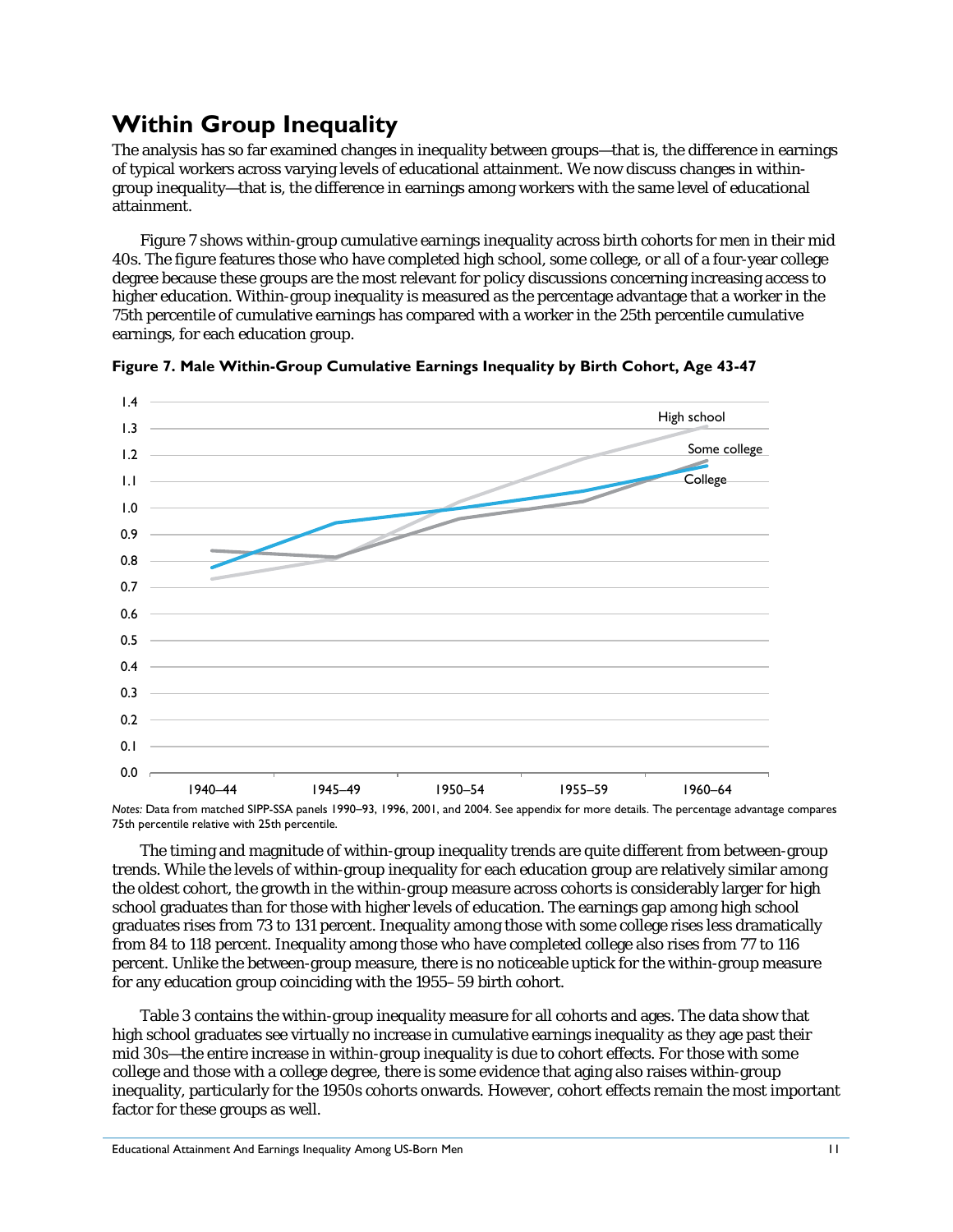|                    |           |           | Age       |           |           |           |
|--------------------|-----------|-----------|-----------|-----------|-----------|-----------|
| Cohort             | $33 - 37$ | $38 - 42$ | $43 - 47$ | $48 - 52$ | $53 - 57$ | $58 - 62$ |
| High school degree |           |           |           |           |           |           |
| 1940-44            | 75        | 72        | 73        | 74        | 78        | 79        |
| 1945-49            | 89        | 83        | 81        | 84        | 86        | 88        |
| 1950-54            | 101       | 99        | 102       | 105       | 108       |           |
| 1955-59            | 114       | 117       | 119       | 124       |           |           |
| 1960-64            | 137       | 130       | 131       |           |           |           |
| 1965-69            | 135       | 138       |           |           |           |           |
| 1970-74            | 164       |           |           |           |           |           |
| Some college       |           |           |           |           |           |           |
| 1940-44            | 81        | 82        | 84        | 82        | 82        | 83        |
| 1945-49            | 91        | 83        | 81        | 83        | 87        | 91        |
| 1950-54            | 87        | 89        | 96        | 100       | 104       |           |
| 1955-59            | 99        | 99        | 103       | 106       |           |           |
| 1960-64            | 106       | 109       | 118       |           |           |           |
| 1965-69            | 99        | 99        |           |           |           |           |
| 1970-74            | 108       |           |           |           |           |           |
| College degree     |           |           |           |           |           |           |
| 1940-44            | 87        | 78        | 78        | 77        | 79        | 85        |
| 1945-49            | 106       | 99        | 94        | 94        | 93        | 92        |
| 1950-54            | 93        | 93        | 100       | 105       | 111       |           |
| 1955-59            | 101       | 102       | 106       | 115       |           |           |
| 1960-64            | 108       | 111       | 116       |           |           |           |
| 1965-69            | 101       | 100       |           |           |           |           |
| 1970-74            | 102       |           |           |           |           |           |

#### **Table 3. 75th–25th Percentile Cumulative Earnings Advantage (percent)**

*Note*: Data from matched SIPP-SSA panels 1990–93, 1996, 2001, and 2004. See appendix for more details.

### **Comparison of Between and Within-Group Inequality**

Our measure of within-group cumulative earnings inequality is larger than our measure of between-group cumulative earnings inequality across every age and birth cohort group. For example, when workers are in their mid 40s, the college cumulative earnings premium for those born between 1940 and 1944 is 15 percent, while the within-inequality measure is 73 percent for high school graduates and 78 percent for college graduates. However, moving from older to younger cohorts, the growth in between-group inequality is larger than the growth in within-group inequality: the college cumulative premium grew roughly 400 percent from the 1940–44 cohorts to the 1960–64 cohorts, while the within-group premium grew 75 percent for high school graduates and 50 percent for college graduates. Overall, the distinct timing and magnitude of between- and within-group inequality suggest a monocausal explanation of rising inequality is insufficient.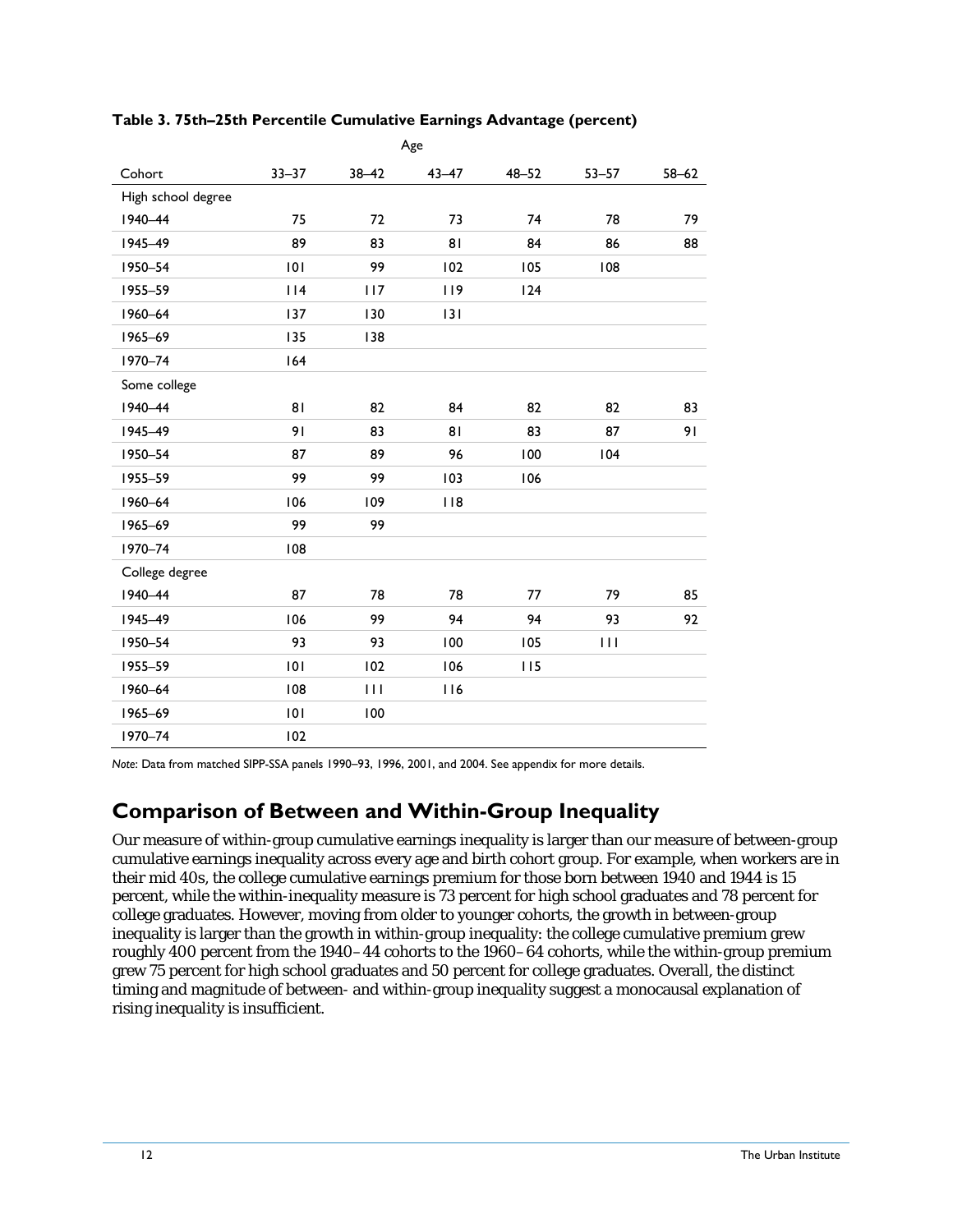# **High-Earning High School Graduates and the Decision to Go to College**

The historic growth in both between- and within-group inequality can affect a person's decision to pursue higher education today. As discussed earlier, standard analyses infer lifetime earnings of the typical high school and college graduate from annual earnings cross-sectional data and conclude that college is an attractive investment.11 Figures 4 and 5 improve upon previous calculations because they are based on actual cumulative earnings histories and examine differences by birth cohort. When comparing typical high school and college graduates, our results suggest standard calculations may understate the value of a college degree. However, these calculations assume that the high school graduates who decide to attend college can expect to earn what the typical college graduate earns. If those at the margin of attending college would be higher-than-average earning high school graduates but lower-than-average earning college graduates, then the gains to a college degree will be overstated by the standard calculations.

To illustrate this point, table 4 shows the cumulative earnings for high school graduates earning at the 75th percentile of the high school distribution across age and birth cohort groups. Also displayed is the corresponding percentile rank for this level of cumulative earnings in the some college and college graduate distributions. We report what fraction of some college and college graduates earn less than the high-earning high school graduate. Among workers in their mid 40s, the 75th percentile high school graduate has accumulated around \$750,000 which holds stable for those born between 1940 and 1959. For those born between 1960 and 1964, cumulative earnings fall to \$660,000. Despite the significant decrease, the high-earning high school graduate still earned more than 58 percent of those with some college and more than 37 percent of those with a college degree. While older cohorts of high-earning high school graduates compared even more favorably to college graduates, evidence at earlier ages suggests that the youngest cohorts examined have continued to perform at about the same pace as the 1960–64 cohort. With between-group inequality no longer rising among the most recent cohorts, the share of college graduates that high-earning high school graduates out-earn has stabilized. At the very least, the payoff to additional schooling remains uncertain for many high school graduates, especially when so many students start but fail to complete college. Together with rising tuition, the continued growth in within-group inequality may help explain why the sizeable median college premium has not led to a large increase in the supply of male college graduates.12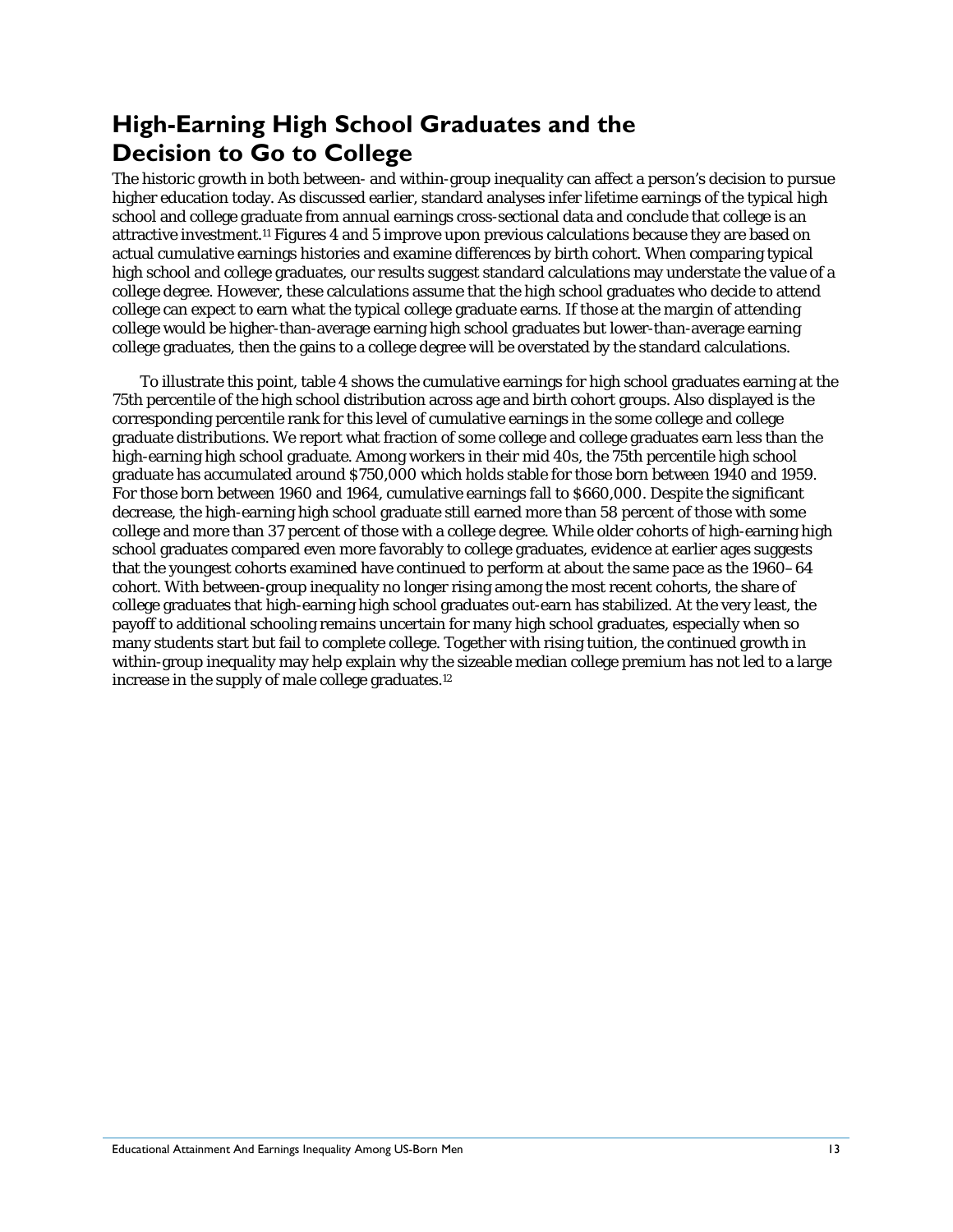|           | High school cumulative<br>earnings 75th percentile | Percentile rank in some college<br>distribution | Percentile rank in college<br>distribution |
|-----------|----------------------------------------------------|-------------------------------------------------|--------------------------------------------|
| Cohort    |                                                    |                                                 |                                            |
| Age 33-37 |                                                    |                                                 |                                            |
| 1940-44   | \$470,145                                          | 75                                              | 77                                         |
| 1945-49   | \$498,367                                          | 77                                              | 73                                         |
| 1950-54   | \$491,402                                          | 73                                              | 67                                         |
| 1955-59   | \$486,018                                          | 70                                              | 62                                         |
| 1960-64   | \$434,956                                          | 68                                              | 51                                         |
| 1965-69   | \$412,146                                          | 67                                              | 51                                         |
| 1970-74   | \$417,983                                          | 64                                              | 50                                         |
| Age 38-42 |                                                    |                                                 |                                            |
| 1940-44   | \$618,331                                          | 70                                              | 65                                         |
| 1945-49   | \$633,986                                          | 74                                              | 66                                         |
| 1950-54   | \$621,084                                          | $70\,$                                          | 59                                         |
| 1955-59   | \$620,827                                          | 67                                              | 53                                         |
| 1960-64   | \$563,287                                          | 63                                              | 43                                         |
| 1965-69   | \$538,202                                          | 66                                              | 43                                         |
| Age 43-47 |                                                    |                                                 |                                            |
| 1940-44   | \$748,464                                          | 68                                              | 58                                         |
| 1945-49   | \$756,860                                          | 72                                              | 61                                         |
| 1950-54   | \$741,748                                          | 68                                              | 55                                         |
| 1955-59   | \$744,789                                          | 65                                              | 47                                         |
| 1960-64   | \$661,112                                          | 58                                              | 37                                         |
| Age 48-52 |                                                    |                                                 |                                            |
| 1940-44   | \$858,488                                          | 67                                              | 54                                         |
| 1945-49   | \$870,637                                          | 71                                              | 58                                         |
| 1950-54   | \$849,311                                          | 67                                              | 52                                         |
| 1955-59   | \$842,405                                          | 63                                              | 43                                         |
| Age 53-57 |                                                    |                                                 |                                            |
| 1940-44   | \$946,210                                          | 67                                              | 51                                         |
| 1945-49   | \$958,920                                          | $70\,$                                          | 55                                         |
| 1950-54   | \$929,023                                          | 66                                              | 49                                         |
| Age 58-62 |                                                    |                                                 |                                            |
| 1940-44   | \$1,007,264                                        | 66                                              | 49                                         |
| 1945-49   | \$1,012,900                                        | 69                                              | 52                                         |

#### **Table 4. Cumulative Earnings Rank for Male High-Earning High School Graduates in College Distribution**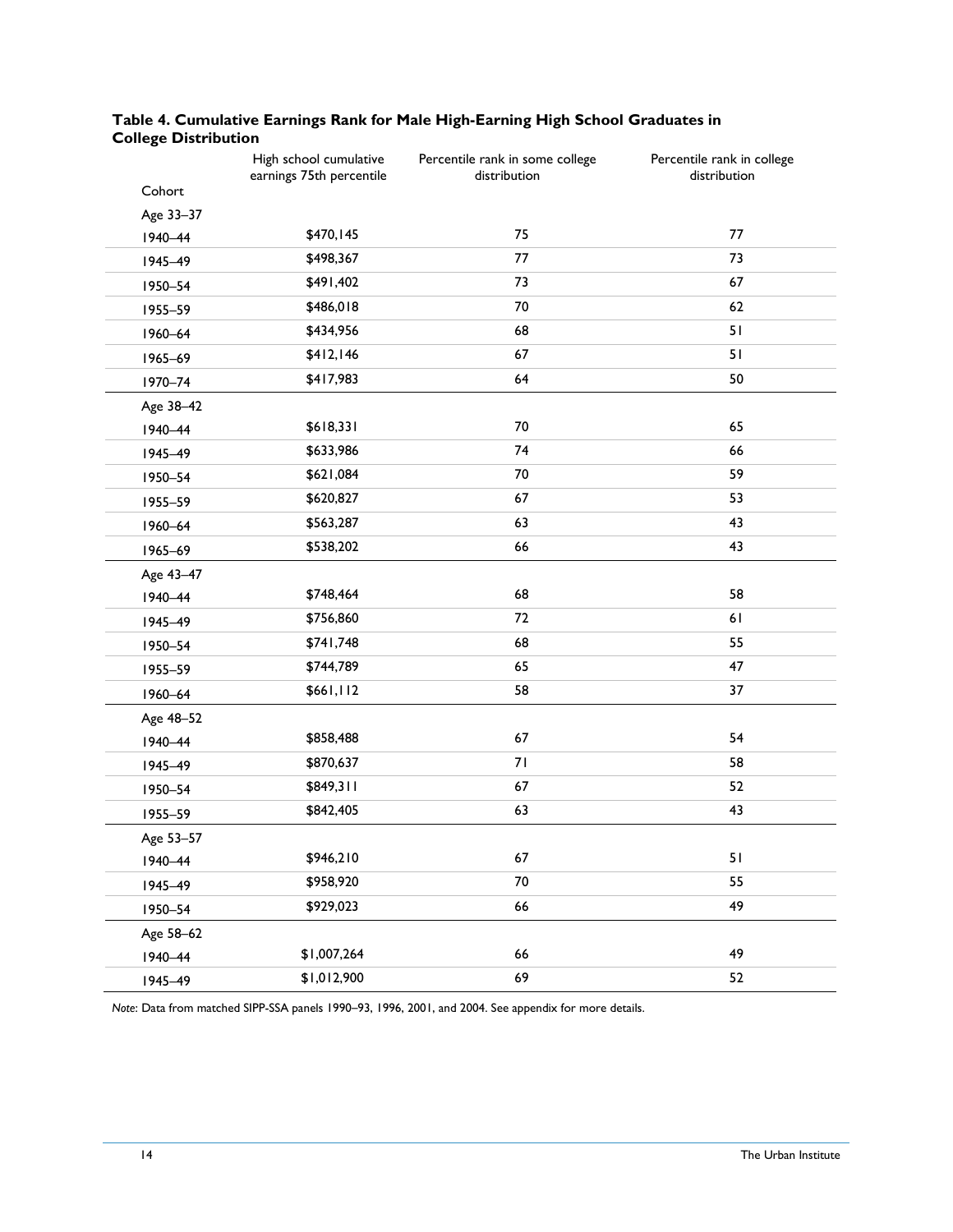### **Conclusion**

Not only has the gap in earnings between more educated and less educated workers widened over time, but the gaps are also wider among younger men as compared with older men. These differences are longlasting and are evident even when inequality is measured on a lifetime basis. We further show that those with a high school diploma or less experienced absolute decreases in both annual and cumulative earnings, while those with some college but less than a four-year degree experienced stagnated earnings. The largest gains went to those with advanced degrees. Analyses that group workers with four-year college and advanced degrees together exaggerate the gains to a four-year degree alone.

We also document rising within-group inequality, which is largest for high school graduates and appears mostly to be driven by changes across cohorts rather than aging. The magnitude and timing of within-group inequality is distinct from between-group inequality.

Future work should explore whether standard explanations for rising inequality fit the above cohort patterns both between and within education groups**.** For example, it is difficult to imagine that skillbiased technological change alone can explain why cohorts born five years apart experienced such different earnings trajectories. By examining whether popular explanations are consistent with more finely documented cohort patterns, researchers can better understand the underlying drivers of inequality and point policymakers toward solutions best tailored to boost earnings of the least advantaged.

Our results also suggest that the analysis of the lifetime returns to a college degree is more complicated than typically understood. On the one hand, the cohort patterns suggest that simple crosssectional analysis may understate the returns to a college degree. On the other hand, in examining the variety in cumulative earnings outcomes, we see that the highest-earning quartile of high school graduate men continue to out-earn a sizeable share of those with some college and four-year degrees. Together with rising tuition, this may help explain why college completion rates have not risen very rapidly.

### **Note**

- We focus on men because it is easier to interpret their earnings trajectories, since they are more consistently attached to the labor force throughout this time period. We also limit our analysis to the US-born population because we are interested in earnings differences among those who attended school within the US context.
- 2. All earnings numbers in this report are adjusted for inflation using the personal consumption expenditures deflator and are expressed in 2010 dollars, the latest year available inside the Census RDC. Since then, inflation has been quite modest.
- 3. See Pikety and Saez (2003) for analysis of top incomes.
- 4. Common explanations for rising inequality include skill-biased technological change, a slowdown in educational attainment, globalization, de-unionization, a falling minimum wage, slack labor markets, changing social norms, and rent-seeking. Autor, Katz, and Kearney (2008), Katz and Autor (1999), and Lemieux (2008) review the evidence on the causes of rising inequality.
- 5. For a review of studies that estimate causal effects of education see Card (1999). See Carneiro, Heckman, and Vytlacil (2011) for a contrasting view.
- 6. These shares are similar to those found in other data sources such as the American Community Survey.
- 7. This report uses median rather than mean differences in earnings to reduce the influence of outliers.
- 8. See Card and Lemieux (2001) for further discussion of this point.
- 9. Heckman, Lochner, and Todd (2006) discuss the changing relationship among earnings, education, and age.
- 10. As with annual earnings, all cumulative earnings figures are adjusted for inflation and expressed in 2010 dollars.
- 11. Recent examples include Greenstone and Looney (2011) and Carnevale, Rose, and Ban Cheah (2011).
- 12. Schmitt and Boushey (2010) discuss this hypothesis in depth.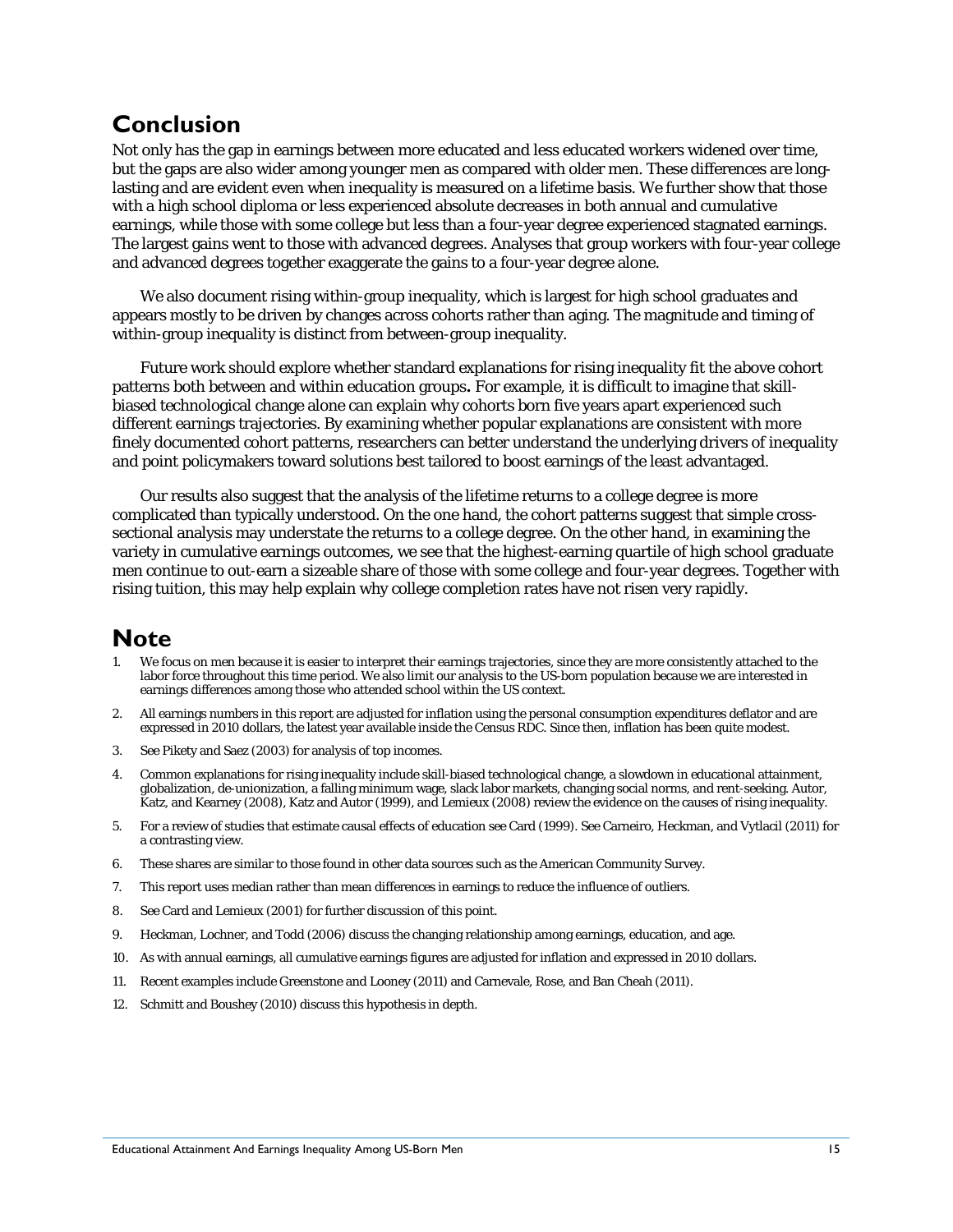### **References**

- Autor, David H., Lawrence F. Katz, and Melissa S. Kearney. "Trends in U.S. Wage Inequality: Revising the Revisionists." The Review of Economics and Statistics 90 (2): 300–23.
- Card, David. 1999. "The causal effect of education on earnings." in Handbook of Labor Economics vol. 3, edited by Orley Ashenfelter and David E. Card, 1801–63.
- Card, David, and Thomas Lemieux. 2001. "Can Falling Supply Explain the Rising Return to College for Younger Men? A Cohort-Based Analysis." The Quarterly Journal of Economics 116 (2): 705–46.
- Carneiro, Pedro, James J. Heckman, and Edward J. Vytlacil. 2011. "Estimating Marginal Returns to Education." American Economic Review, American Economic Association 101 (6): 2754–81, October.
- Carnevale, A. P., Stephen J. Rose, and Ban Cheah. 2011. The College Payoff: Education, Occupations, Lifetime Earnings. Washington, DC: Center for Education and the Workforce, Georgetown University.
- Heckman, James J., Lance J. Lochner, and Petra E. Todd. 2006. "Fifty Years of Mincer Earnings Regressions." in Handbook of Education Economics vol. 1, edited by Eric A. Hanushek and F. Welch, The Netherlands: Elsevier.
- Katz, Lawrence F., and H. David. 1999. "Changes in the Wage Structure and Earnings Inequality." in Handbook of Labor Economics vol. 3, edited by Orley Ashenfelter and David E. Card, 1463–555.
- Kopczuk, Wojciech, Emmanuel Saez, and Jae Song. 2010. "Earnings Inequality and Mobility in the United States: Evidence from Social Security Data Since 1937." The Quarterly Journal of Economics 125 (1): 91–128.
- Greenstone, Michael, and Adam Looney. 2011. Where Is the Best Place to Invest \$102,000: In Stocks, Bonds, or a College Degree? Washington, DC: The Brookings Institution.
- Lemieux, Thomas. 2008. "The Changing Nature of Wage Inequality." Journal of Population Economics 21 (1): 21-48.
- Piketty, Thomas, and Emmanuel Saez. 2003. "Income Inequality in the United States, 1913–1998." The Quarterly Journal of Economics (118) 1: 1–41.
- Schmitt, John, and Heather Boushey. 2010. The College Conundrum: Why the Benefits of a College Education May Not Be So Clear, Especially to Men. Washington, DC: Center for American Progress.